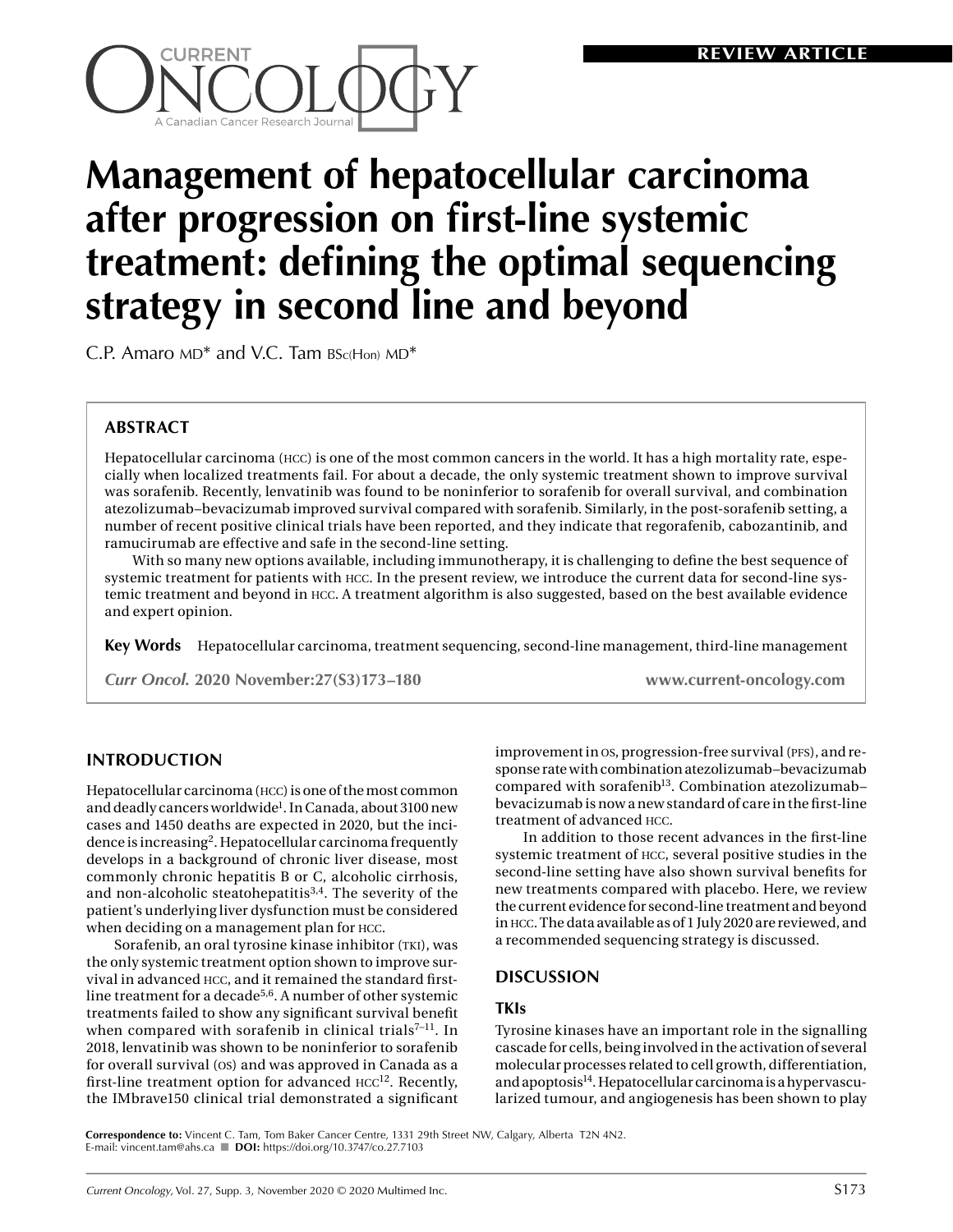an essential role in its pathogenesis $15-18$ . The TKIs were the first class of drugs to be associated with an improvement in os for patients with advanced  $HCC<sup>5</sup>$ . Since the initial approval of sorafenib for hcc in 2008, several other tkis have been developed and have been associated with improvements in survival in second-line treatment. Those drugs include regorafenib, cabozantinib, and apatinib. Table i shows the molecular targets that distinguish them. Table ii summarizes the positive second-line phase III trials for those TKIs in patients with hcc.

#### *Regorafenib*

Regorafenib was the first TKI to be approved for the secondline treatment of hcc. Although it has some structural similarities with sorafenib, regorafenib was shown to have a different molecular target profile, with stronger action in the vascular endothelial growth factor (VEGF) pathway and inhibition of various targets involved in oncogenesis  $(Table I)^{19}$ .

The RESORCE trial was a phase III trial that randomized 573 patients with hcc who progressed after first-line sorafenib to regorafenib or to placebo<sup>20</sup>. Patients eligible for the study had Child–Pugh A liver function, had progressed on sorafenib, and had previously tolerated sorafenib (received sorafenib ≥400 mg daily for at least 20 of 28 days before discontinuation). The starting dose of regorafenib was 160 mg once daily for 3 weeks on and 1 week off. Regorafenib was associated with a significant improvement in os compared with placebo [10.6 months vs. 7.8 months; hazard ratio (hr): 0.63; 95% confidence interval (ci): 0.50 to 0.79; one-sided  $p < 0.0001$ , PFS (3.1 months vs. 1.5 months; hr: 0.46; 95% ci: 0.37 to 0.56; one-sided *p* < 0.0001), and response rate (11% vs. 4%, *p* = 0.0047). The disease control rate (DCR) was also improved with regorafenib (65% vs. 36%, *p* < 0.0001). Those response assessments were based on the modified Response Evaluation Criteria in Solid Tumors (recist). Median time on regorafenib was 7.8 months, and the most common reason for discontinuation was disease progression (60%).

With respect to safety, 93% of patients who received regorafenib experienced at least 1 treatment-related adverse event. The most common grade 3 or 4 adverse events for regorafenib were hypertension (15%), hand–foot syndrome (13%), fatigue (9%), and diarrhea (12%). Drug-related adverse events resulted in treatment discontinuation in 10% of patients receiving regorafenib compared with 4% receiving placebo. No clinically meaningful differences in terms of quality of life were noted between the treatment arms.

Regorafenib is also indicated for the treatment of metastatic colorectal cancer, and the recommended starting dose is also 160 mg daily for 21 days of a 28-day schedule. Because of concerns about the tolerability of the full recommended dose, the phase II ReDOS trial examined a dose-escalation strategy for regorafenib in patients with metastatic colorectal cancer, finding that, compared with the standard starting dose, the escalation strategy provided similar efficacy and a more favourable toxicity profile<sup>21</sup>. In the dose-escalation group, patients received 80 mg daily to begin, with weekly increments of 40 mg until 160 mg daily was reached, if the drug was well tolerated. Although that strategy was not specifically studied in the hcc setting, given the number of patients who required dose reductions in the resorce trial, it might be reasonable to start regorafenib at a lower dose and to escalate it as tolerated.

A subsequent *post hoc* analysis of the resorce trial evaluated the sequence of sorafenib and regorafenib in terms of survival $2^2$ . In that study, median survival from the start of sorafenib to death was 26 months for patients who received second-line regorafenib and 19 months for those who received placebo in the second line. The survival

| <b>INDEE:</b> THOICCUIDE IMPORTANT OF SCCOTIGE HITCH (\$1.05).I.C. RIFLINGUS (THUS) THE HOPOLOCCHUME COLONISTIC |              |              |            |              |            |            |              |            |            |            |
|-----------------------------------------------------------------------------------------------------------------|--------------|--------------|------------|--------------|------------|------------|--------------|------------|------------|------------|
| TKI                                                                                                             | <b>VEGFR</b> | <b>PDGFR</b> | <b>RAF</b> | <b>FGFR</b>  | <b>KIT</b> | <b>RET</b> | $TIE-2$      | <b>MET</b> | <b>AXL</b> | <b>SRC</b> |
| Regorafenib                                                                                                     |              | X            | X          | $\mathsf{X}$ |            |            |              |            |            |            |
| Cabozantinib                                                                                                    |              |              |            |              |            | $X -$      | $\mathsf{X}$ |            | $\lambda$  |            |
| Apatinib                                                                                                        |              |              |            |              |            |            |              |            |            |            |

**TABLE I** Molecular targets of second-line tyrosine kinase inhibitors (TKIs) in hepatocellular carcinoma

**TABLE II** Positive phase III trials of anti-angiogenic agents in the second- and third-line treatment of hepatocellular carcinoma

| Study            | <b>Phase</b> | <b>Patients</b> | Arms                        | Child-Pugh | <b>OS</b>   | <b>PFS</b> | <b>ORR</b>           | <b>Discontinuation rate</b>           |                              | <b>Treatment-related AE</b> |
|------------------|--------------|-----------------|-----------------------------|------------|-------------|------------|----------------------|---------------------------------------|------------------------------|-----------------------------|
| name             |              | (n)             |                             | score      | (months)    | (months)   | (%)                  | because of<br>drug-related AEs<br>(%) | Any grade                    | Grade 3<br>or $4$           |
| <b>RESORCE</b>   | Ш            | 573             | Regorafenib<br>vs. placebo  | A          | 10.6<br>7.8 | 3.9<br>1.5 | 11<br>4              | 10<br>4                               | 93<br>52                     | 50<br>17                    |
| <b>CELESTIAL</b> | III          | 707             | Cabozantinib<br>vs. placebo | A          | 10.2<br>8.0 | 5.2<br>1.9 | $\overline{4}$<br><1 | 16<br>3                               | 99 (any AE)<br>$92$ (any AE) | 68 (any AE)<br>36 (any AE)  |
| AHELP            | Ш            | 393             | Apatinib<br>vs. placebo     | $A-B7$     | 8.7<br>6.8  | 4.5<br>1.9 | 10.1<br>1.5          | 12.5<br>$\Omega$                      | 97<br>71                     | 77<br>19                    |
| REACH-2          | III          | 292             | Ramucirumab<br>vs. placebo  | A          | 8.5<br>7.3  | 2.8<br>1.6 | 5                    | 11<br>3                               | 11<br>5                      | NR<br>NR                    |

OS = overall survival; PFS = progression free survival; ORR = objective response rate; AEs = adverse events; NR = not reported.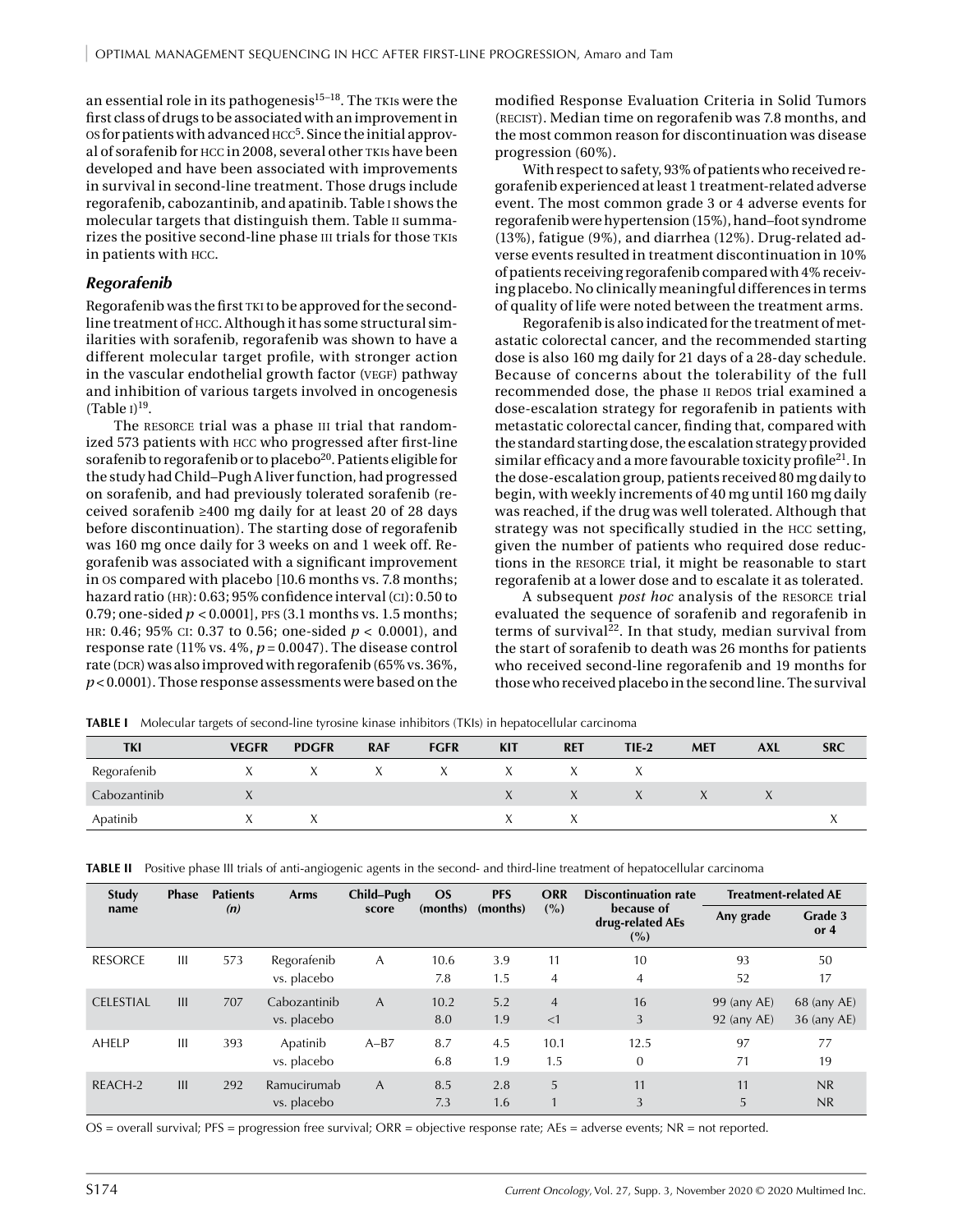benefit with regorafenib was independent of the last dose of sorafenib (800 mg or <800 mg daily) and of time to progression after prior sorafenib. When taking regorafenib, patients who had previously been taking a lower dose of sorafenib (<800 mg daily) experienced higher rates of fatigue (50% vs. 36%), anorexia (40% vs. 25%), and grade 3 hand–foot syndrome (17% vs. 10%) than did patients who had tolerated sorafenib at 800 mg daily—indicating that patients who can tolerate sorafenib only at lower doses are at higher risk of certain adverse events with regorafenib and might benefit from closer follow-up or a dose escalation strategy when starting treatment.

## *Cabozantinib*

Cabozantinib is another oral TKI with multiple targets, including vegf receptor, Met, and AXL (Table I). Overexpression of Met has a negative effect on prognosis and was shown to be associated with sorafenib resistance<sup>23-25</sup>.

In the CELESTIAL phase III trial, 707 patients with advanced hcc who had previously received sorafenib were randomized 2:1 to receive either cabozantinib or placebo26. Other eligibility criteria included progression on at least 1 prior treatment, and patients could have previously received up to 2 systemic treatments. Median os was improved with cabozantinib (10.2 months) compared with placebo (8.0 months; hr: 0.76; 95% ci: 0.63 to 0.92; *p* = 0.005). The magnitude of the survival benefit was even higher for the subgroup of patients treated with cabozantinib in the second-line setting after previous treatment with sorafenib alone (11.3 months with cabozantinib vs. 7.2 months with placebo; hr: 0.70; 95% ci: 0.55 to 0.88). Progression-free survival in this subgroup also favoured cabozantinib compared with placebo (median PFS: 5.5 months vs. 1.9 months; hr: 0.40; 95% ci: 0.32 to 0.50). The objective response rate (ORR) according to RECIST 1.1 was 4% with cabozantinib compared with 0.4% with placebo ( $p = 0.009$ ). The DCR was 64% compared with 33%. With respect to safety, grade 3 or 4 adverse events were reported in 68% of patients who received cabozantinib and in 37% of those who received placebo. The most common grades 3 and 4 adverse events in the cabozantinib arm were hand–foot syndrome (17%), hypertension (16%), increased aspartate aminotransferase (12%), fatigue (10%), and diarrhea (10%). Dose reductions were required in 62% of patients receiving cabozantinib, and the rate of discontinuation because of toxicity was 16%.

## *Apatinib*

Apatinib is another novel oral TKI that selectively inhibits vegf receptor 2. It was previously shown to be effective at improving survival in Chinese patients with metastatic gastric carcinoma who progressed on 2 or more lines of chemotherapy<sup>27</sup> and was recently studied for the treatment of advanced hcc in China.

At the 2020 American Society of Clinical Oncology annual meeting, the results of the AHELP study, a phase III randomized trial of apatinib compared with placebo in Chinese patients with  $HCC$ , were presented<sup>28</sup>. The study randomized 393 patients with hcc who had progressed on, or who were intolerant to, at least 1 line of systemic therapy (sorafenib or systemic chemotherapy) in a 2:1 ratio to apatinib 750 mg daily or to placebo. Patients with

Child–Pugh A or B7 liver function were included. The patients who received apatinib experienced improved os (8.7 months vs. 6.8 months with placebo; hr: 0.785; 95% ci: 0.617 to 0.998;  $p = 0.0476$ ) and PFS (4.5 months vs. 1.9 months with placebo; hr: 0.471; 95% ci: 0.369 to 0.601; *p* < 0.0001). The orr per RECIST 1.1 was 10.7% compared with 1.5% with placebo  $(p<0.001)$ . The DCR was  $61.3\%$  with apatinib compared with 28.8% with placebo. Grade 3 or 4 adverse events occurred in 77.4% of the patients receiving apatinib and in 19.2% of the patients receiving placebo. The most common grades 3 and 4 adverse events in the apatinib arm were hypertension (27.6%), hand–foot syndrome (17.9%), and decreased platelet count (13%). It should be noted that more than 85% of the study population had hepatitis B and only 40% received first-line sorafenib (many others received chemotherapy). That population differs significantly from patients with hcc in Western countries.

## **Monoclonal Antibodies**

#### *Ramucirumab*

Ramucirumab is an intravenously administered recombinant monoclonal antibody with high affinity for VEGF receptor 2.

In the phase III REACH trial, 565 patients who had previously received sorafenib were randomized to intravenous (IV) ramucirumab 8 mg/kg every 2 weeks or to placebo<sup>29</sup>. In the intention-to-treat population, ramucirumab, compared with placebo, failed to show a significant improvement in os (median os: 9.2 months vs. 7.6 months; hr: 0.87; 95% ci: 0.72 to 1.05;  $p = 0.14$ ). A subgroup analysis suggested a potential os benefit for patients with serum alpha-fetoprotein (afp) 400 ng/mL or greater at diagnosis (median survival: 7.8 months vs. 4.2 months; hr: 0.67; 95% ci: 0.51 to 0.90;  $p = 0.006$ ). Subsequently, the REACH-2 trial was conducted specifically to investigate the benefit of ramucirumab in that patient population<sup>30</sup>. The REACH-2 trial included 292 patients with hcc and serum afp 400 ng/mL or greater who had previously received first-line sorafenib. They were randomized to ramucirumab or to placebo. The patients who received ramucirumab experienced a significant improvement in median os (8.5 months vs. 7.3 months; hr: 0.71; 95% ci: 0.53 to 0.95; *p* = 0.020). The os benefit of 1.2 months was numerically less than the 3.6 months suggested in the subgroup analysis of the original reach trial. Median pfs was 2.8 months for ramucirumab compared with 1.6 months for placebo (hr: 0.45; 95% ci: 0.34 to 0.60; *p* < 0.001). The response rate with ramucirumab was only 5% per recist 1.1, which was not statistically significant when compared with placebo  $(1\%, p = 0.1697)$ . The DCR was 59.9% compared with 38.9% in the placebo group  $(p = 0.0006)$ . With respect to safety, the discontinuation rate for treatment-related adverse events associated with ramucirumab was 11%. The most common adverse events were fatigue (27%), peripheral edema (25%), hypertension (25%), bleeding (24%, mostly epistaxis), and decreased appetite (23%).

A combined analysis from the reach and reach-2 trials included a total of 542 patients with serum afp 400ng/mL or greater (250 from reach and 292 from reach-2). The pooled analysis showed that median os in patients treated with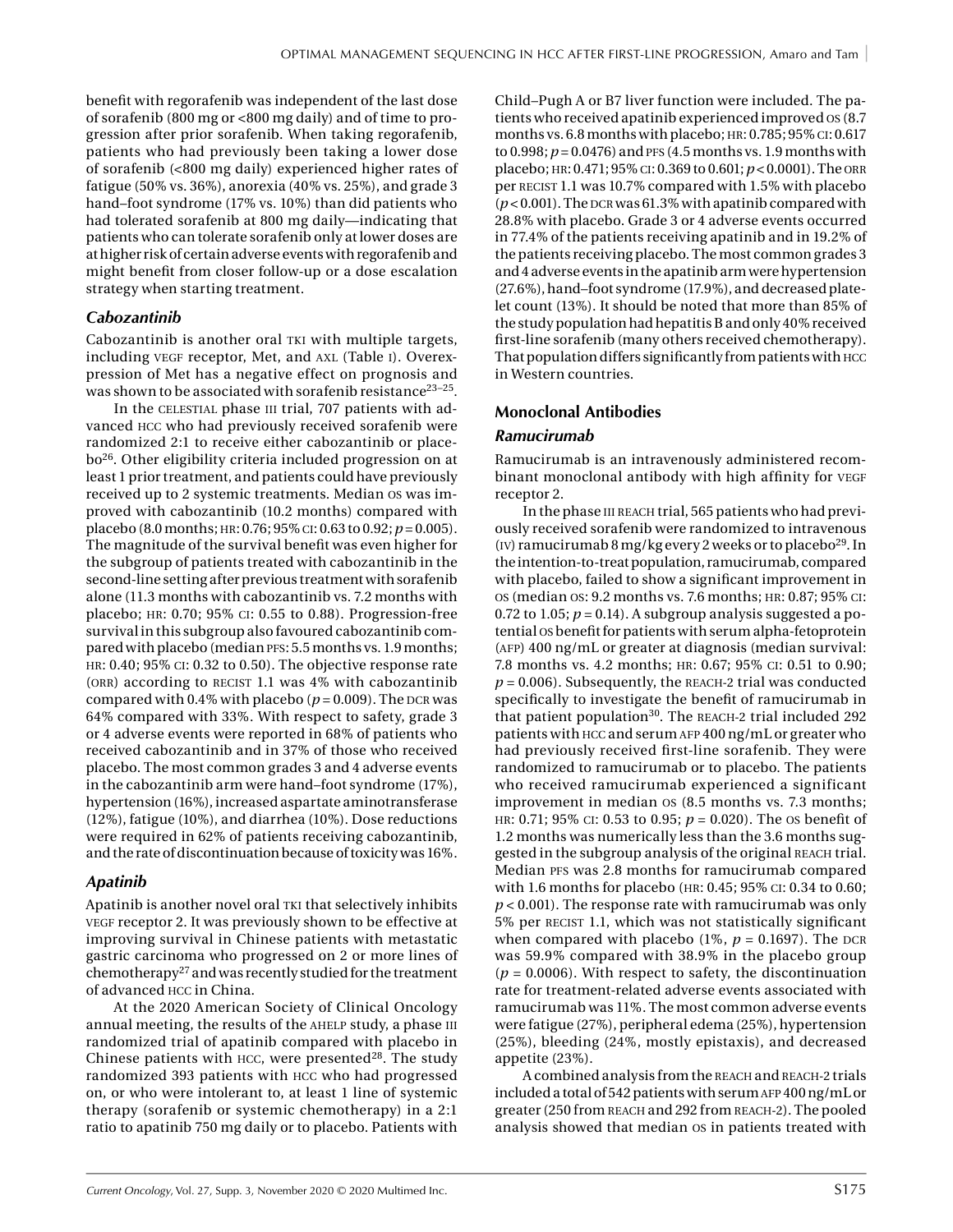ramucirumab, compared with placebo, was 8.1 months compared with 5.0 months (hr: 0.69; 95% ci: 0.5 to 0.84; *p* = 0.0002), with response rates of 5.4% and 0.9% ( $p = 0.004$ ) and DCRs of 56.3% and 37.2% ( $p < 0.0001$ ) respectively<sup>31</sup>. The pooled population was also used to analyze patient-reported outcomes with ramucirumab. Based on the Functional Assessment of Cancer Therapy–Hepatobiliary Symptom Index 8 (FACIT.org, Ponte Vedra, FL, U.S.A.) at baseline, every 6 weeks, and at the end of treatment, ramucirumab was associated with a consistent trend toward a benefit in disease-related symptoms<sup>32</sup>.

#### **Immunotherapy**

In recent years, immunotherapy with checkpoint inhibitors has been studied for the management of many different types of cancer. Theoretically, such treatments are likely to be effective for hcc given that hcc is usually associated with chronic liver disease and a high level of immune-cell infiltrate. Some analyses suggest that approximately 25% of hcc s have high inflammatory scores, with significant levels of lymphocyte infiltration<sup>33,34</sup>. Although cellular response activity is increased, that response can be dysfunctional, being associated with immune tolerance and resulting in worse prognosis<sup>35</sup>. Additionally, in patients with hepatitis Brelated hcc, high levels of PD-L1 in tumour cells were associated with a poor prognosis and a higher chance of recurrence after surgery<sup>36,37</sup>. Considering those characteristics, several studies were conducted to evaluate the role of checkpoint inhibitors in the treatment of hcc. Table iii summarizes the phase II and III trials of immunotherapy treatments in the second- and third-line treatment of hcc .

## *Nivolumab*

Nivolumab is an anti–PD-1 human monoclonal anti body, administered intravenously, that actives the T cell immune response against tumour cells. The phase i /ii CheckMate 040 study showed that nivolumab is active in the treatment of  $HCC^{38}$ . Patients included in the study had advanced hcc, had previously received at least 1 line of systemic therapy, and had previously received or refused sorafenib treatment. Patients eligible for the dose-escalation phase had Child–Pugh A or B7 liver func tion, but only patients with Child–Pugh A liver function were included in the dose-expansion phase. Of 262 pa tients treated, 48 in the dose-escalation phase received nivolumab 0.1–10 mg/kg every 2 weeks, and 214 in the dose-expansion phase received nivolumab 3 mg/kg.

In the dose-escalation phase, the orr was 15% (3 com plete responses, 4 partial responses), and the DCR was 58%. Median os was 15.0 months. During that phase, nivolumab showed a manageable safety profile. Grade 3 or 4 treatmentrelated adverse events affected 25% of patients, and 6% experienced treatment-related serious events including pemphigoid, adrenal insufficiency, and liver injury. Those events did not appear to be related to dose, and no maxi mum tolerated dose was reached.

Based on those results, the dose of 3 mg/kg was select ed for the dose-expansion phase. In that phase, 68% of pa tients had previously received sorafenib. The ORR was 20% (3 complete responses, 39 partial responses). The 6-month os rate was 83%, and the 9-month os rate was 74%. In the

|                                |          | TABLE III Phase II and III trials of immunotherapy in the second- and third-line treatment of hepatocellular carcinoma |                   |                       |                          |                   |                                       |                           |                      |
|--------------------------------|----------|------------------------------------------------------------------------------------------------------------------------|-------------------|-----------------------|--------------------------|-------------------|---------------------------------------|---------------------------|----------------------|
| Study name                     | Phase    | <b>Arms</b>                                                                                                            | Child-Pugh        | $\frac{OS}{(months)}$ | PFS<br>(months)          | $\frac{ORR}{(%)}$ | Discontinuation rate                  | Treatment-related AEs (%) |                      |
|                                |          |                                                                                                                        | score             |                       |                          |                   | drug-related AEs<br>because of<br>(%) | Any grade                 | Grade 3<br>or $4$    |
| CheckMate 040                  |          | Single-arm nivolumab                                                                                                   |                   |                       |                          |                   |                                       |                           |                      |
|                                |          | Dose expansion phase<br>Dose escalation phase                                                                          | $A-B7$<br>$\prec$ |                       |                          | 20<br>E           | 4                                     | $\frac{\alpha}{2}$<br>83  | 25<br>$\overline{9}$ |
| CheckMate 040                  | $\equiv$ | Nivolumab-ipilimumab                                                                                                   | ≺                 | I                     | $\overline{\phantom{a}}$ | $\overline{31}$   | $\overline{4}$                        | $\frac{\alpha}{2}$        | 37                   |
| KEYNOTE-240                    |          | Pembrolizumab                                                                                                          | $A-B7$            | 13.9                  | 3                        | $\frac{8}{10}$    | 30                                    | 5                         | $\overline{e}$       |
|                                |          | vs. placebo                                                                                                            |                   | $10.6^{a}$            | 2.8 <sup>a</sup>         |                   | $\frac{6}{2}$                         | 48                        | $\overline{ }$       |
| Study 22                       |          | Tremelimumab 300 mg<br>+ durvalumab                                                                                    |                   | 18.7                  |                          | 24                | 10.8                                  | 82                        | 35                   |
|                                |          | Tremelimumab 75 mg<br>+ durvalumab                                                                                     |                   | 11.3                  |                          | 9.5               | $\overline{61}$                       | 69                        | 23                   |
|                                |          | Single-agent durvalumab                                                                                                |                   | 13.6                  |                          | 10.6              | 7.9                                   | 60                        | $\frac{8}{10}$       |
|                                |          | Single-agent tremelimumab                                                                                              |                   | 15.1                  |                          | 7.2               | 13                                    | 84                        | 43                   |
| Not statistically significant. |          |                                                                                                                        |                   |                       |                          |                   |                                       |                           |                      |

OS = overall survival; PFS = progression free survival; ORR = objective response rate; AEs = adverse events; NR = not reported.= overall survival; PFS = progression free survival; ORR = objective response rate; AEs = adverse events; NR = not reported

SO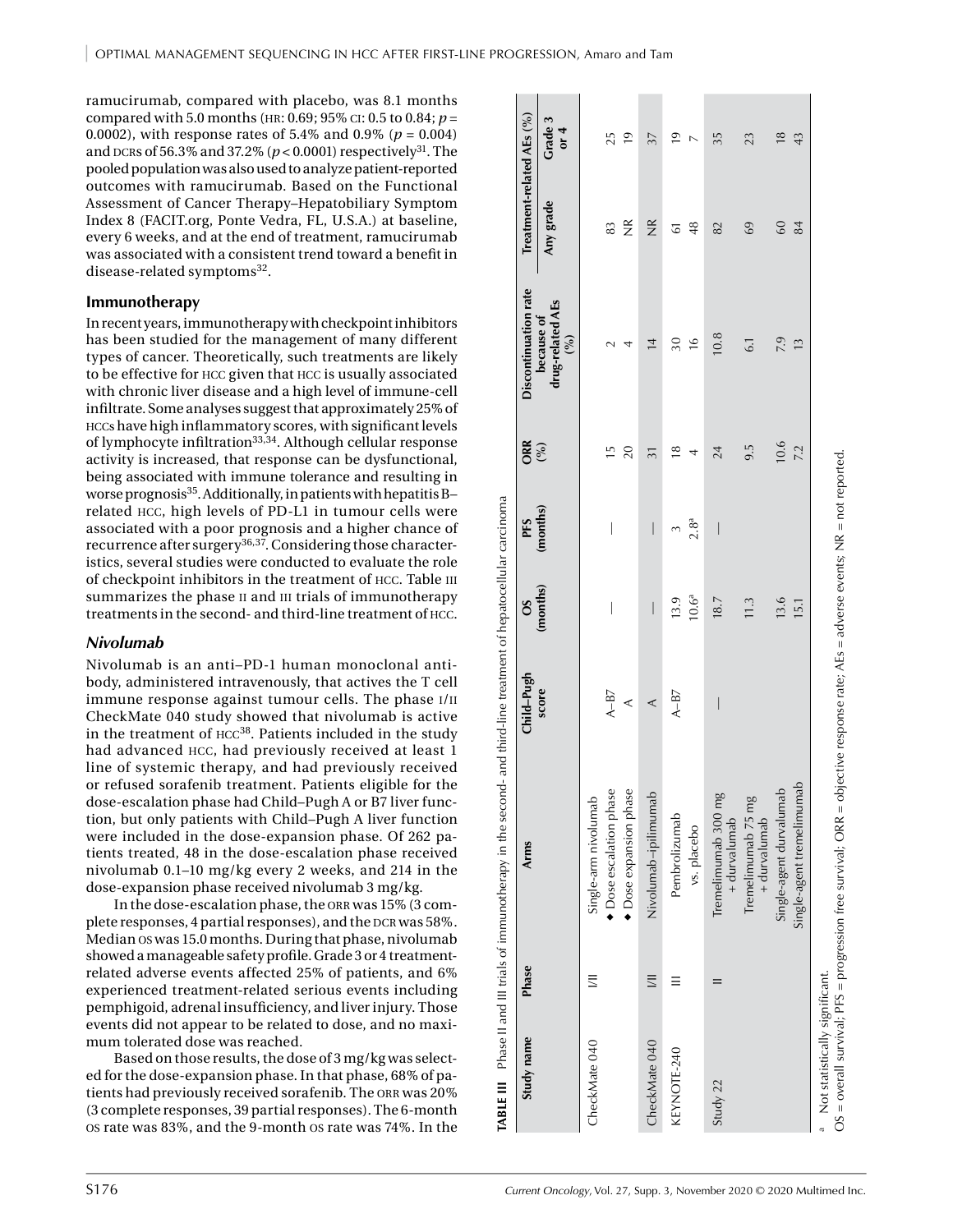study, baseline tumour cell PD-L1 status was not associated with tumour response. Also, the benefits of nivolumab were observed in patients who were sorafenib-naïve and sorafenib-experienced alike<sup>39</sup>.

Patients with Child–Pugh B liver function in the study experienced a response rate of 10% and a DCR of 55%. Median os was 7.6 months and was higher in patients who were sorafenib-naïve (9.8 months) than in those who were sorafenib-experienced (7.3 months). Tolerability was similar to that in the patients having Child–Pugh A liver function $40$ .

#### *Nivolumab–Ipilimumab*

Ipilimumab is a monoclonal antibody that targets CTLA-4. The combination of ipilimumab and nivolumab was also evaluated as part of the phase I/II CheckMate 040 trial<sup>41</sup>. Patients previously treated with sorafenib  $(n = 148)$  were randomized to one of three arms:

- Arm A—nivolumab 1 mg/kg plus ipilimumab 3 mg/kg every 3 weeks (4 doses), followed by nivolumab 240 mg every 2 weeks
- $\Box$  Arm B—nivolumab 3 mg/kg plus ipilimumab 1 mg/kg every 3 weeks (4 doses), followed by nivolumab 240 mg every 2 weeks
- Arm C—nivolumab 3 mg/kg every 2 weeks plus ipilimumab 1 mg/kg every 6 weeks

Patients were required to have Child–PughA liver function. The ORR was 31% overall, and 7 patients experienced a complete response. The median duration of response was 17 months. In arm A, the response rate was 32%; it was 31% in arm B and 31% in arm C. The DCR was highest for patients in arm A, at 54% compared with 43% for arm B and 49% for arm C. The median os in arm A was 23 months; it was 12 months for arm B and 13 months for arm C. With respect to safety, 37% of patients experienced grade 3 or 4 treatment-related adverse events, with only 5% discontinuing therapy because of grades 3 and 4 treatment-related toxicity. The most common adverse events (any grade) were rash (35%), adrenal insufficiency (18%), hypothyroidism or thyroiditis (22%), colitis (10%), pneumonitis (10%), and infusion reactions (8%).

## *Pembrolizumab*

Pembrolizumab is another anti–PD-1 monoclonal antibody that has been evaluated in the second-line treatment of patients with advanced HCC. In the phase II KEYNOTE-224 trial, 104 patients who had progressed on or were intolerant to sorafenib were treated with pembrolizumab 200 mg every 3 weeks<sup>42</sup>. The response rate was  $17\%$ , and the DCR was 62%. Treatment-related adverse events occurred in 73% of patients, and grade 3 toxicity occurred in 24%.

In the phase III KEYNOTE-240 trial, pembrolizumab was compared with placebo in patients with advanced hcc who had previously received sorafenib $43$ . In the study, the median os was 13.9 months in the pembrolizumab arm and 10.6 months in the placebo arm (hr: 0.78; 95% ci: 0.61 to 0.99;  $p = 0.024$ ), and the median PFS was 3.0 months compared with 2.8 months (hr: 0.72; 95% ci: 0.57 to 0.90;  $p = 0.002$ ). Although the numerical improvement in median os appeared to be clinically meaningful, it did not

reach statistical significance per specified criteria. The orr was, however, higher for pembrolizumab (18.3% vs. 4.4%,  $p = 0.00007$ ). With respect to toxicity, grade 3 or 4 adverse events occurred in 53% of the patients receiving pembrolizumab and in 46% of those receiving placebo. Treatment-related adverse events occurred in 19% and 8% of the patients respectively. The most common adverse events reported with pembrolizumab were increased levels of aspartate aminotransferase (23%) and of bilirubin (19%), fatigue (19%), and pruritus (18%).

#### *Tremelimumab–Durvalumab*

The activity of durvalumab (an anti–PD-L1 antibody) and tremelimumab (an anti-CTLA-4 antibody) in patients with hcc was assessed in a phase ii study, and the results were recently presented at the 2020 American Society of Clinical Oncology annual meeting<sup>44</sup>. Patients from Study 22 who had previously received or refused sorafenib were randomized to one of these regimens:

- Arm A—tremelimumab 300mg (1 dose) plus durvalumab 1500 mg every 4 weeks
- Arm B—tremelimumab 75mg (4 doses) plus durvalumab 1500 mg every 4 weeks
- Arm C—single-agent durvalumab 1500mg every 4 weeks
- Arm D—single-agent tremelimumab 750 mg every 4 weeks (7 doses, then every 12 weeks thereafter)

Patients in arm A who received tremelimumab 300 mg (1 dose) plus durvalumab appeared to experience superior outcomes, including a higher ORR (arm A, 24.0%; arm B, 9.5%; arm C, 10.6%; arm D, 7.2%) and a higher median os (arm A, 18.7 months; arm B, 11.3 months; arm C, 13.6 months; arm D, 15.1 months). Treatment-related severe adverse events occurred in 16% of patients on arm A, 15% on arm B, 11% on arm C, and 25% on arm D.

Based on the results of Study 22, a single priming dose of tremelimumab 300 mg plus durvalumab every 4 weeks showed promising efficacy and safety in the second-line treatment of patients with hcc. The efficacy and safety of durvalumab with or without tremelimumab, compared with sorafenib, in the first-line treatment of hcc is being studied in the phase III HIMALAYA trial. That study has completed accrual, and results are expected to be presented in early 2021.

## **SUMMARY**

The management of advanced hcc is now rapidly evolving after a decade in which sorafenib was the only treatment offering a survival benefit. Lenvatinib and atezolizumab– bevacizumab are now also first-line treatment options.

Figure 1 summarizes the efficacy endpoints for positive phase III trials in second-line HCC.

Based on the trial evidence reviewed and the clinically and statistically significant survival benefits observed, it is clear that regorafenib and cabozantinib should be considered standard second-line options for patients with HCC who have previously been treated with sorafenib. Regorafenib has been approved by Health Canada for this indication and is funded in most provinces. Regorafenib might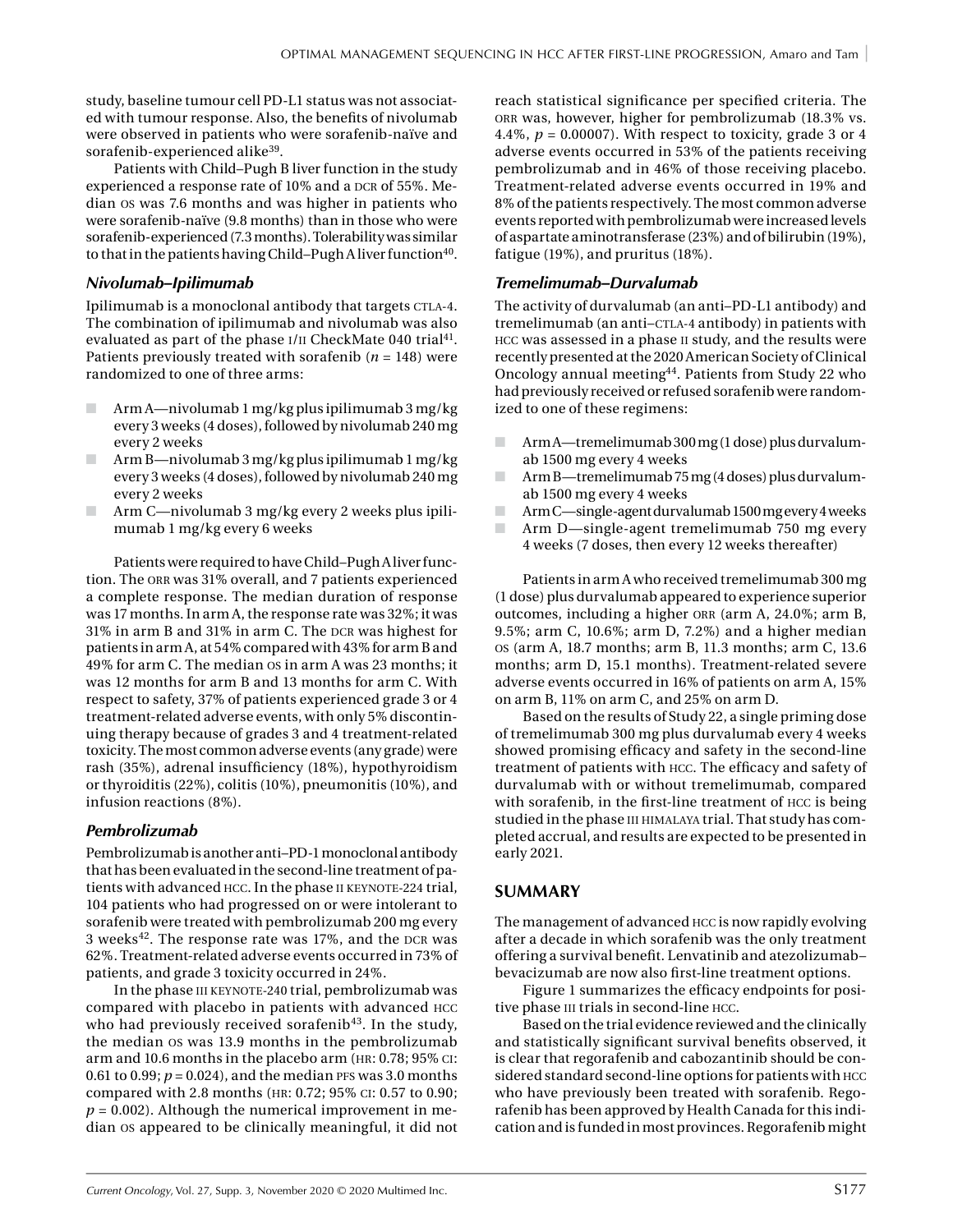be the preferred second-line treatment in patients who responded to and tolerated sorafenib well, given that those factors were specific inclusion criteria for the resorce trial.

Cabozantinib has also been approved by Health Canada, but funding by the provinces is currently pending. Cabozantinib might be preferred in patients who did not tolerate sorafenib well or if a TKI is required in the thirdline setting, given that these patients were included in the celestial trial.

Ramucirumab can be considered a treatment option in the second-line treatment of patients with hcc and serum AFP of 400ng/mL or greater, although this is an IV treatment with a small-magnitude survival benefit. Ramucirumab is not approved by Health Canada for this indication and is not funded by the provinces.

Apatinib could be considered in patients with hepatitis B–related hcc who have received chemotherapy in the first line, but it is not available in Canada.

Currently, there is no evidence that any immunotherapy treatment improves survival in the second-line setting, and therefore none are funded anywhere in Canada. However, nivolumab was approved by Health Canada based on the CheckMate 040 study results. The subsequent phase III CheckMate 459 trial, which compared nivolumab with sorafenib in the first-line treatment of advanced HCC, failed



**FIGURE 1** Comparison of efficacy endpoints in positive second-line phase III trials.

to show a statistically significant survival benefit<sup>45</sup>. Despite the Health Canada approval, no province currently funds nivolumab for the second-line treatment of hcc.

The main challenge in the systemic treatment of hcc in the second line and beyond is that there is a paucity of evidence about how to treat patients if they have received lenvatinib or atezolizumab–bevacizumab in the first-line setting. Theoretically, patients who received either of those treatments followed by sorafenib would have been eligible for the CELESTIAL trial, and phase III trial evidence supporting third-line cabozantinib in that scenario therefore exists. However, no available trial evidence supports the use of sorafenib as a second-line treatment.

Given the lack of clinical trial evidence to inform optimal treatment sequencing for advanced hcc in the face of the new first-line treatment options, oncologists in Canada will likely rely on expert opinion, while taking into account provincial funding decisions. Figure 2 illustrates a number of the potential treatment sequencing strategies.

It is likely that atezolizumab–bevacizumab will be the new standard of care in first-line treatment. In that case, a reasonable second-line treatment would be a TKI. It could also be argued that a first-line TKI should be used after immunotherapy, which would include either of lenvatinib or sorafenib. Lenvatinib stands out as the tki with the highest reported response rate and longest PFS. Third-line treatment in that scenario would consist of a second-line tki such as cabozantinib or regorafenib. If lenvatinib were to be used as a first-line treatment, then a second-line TKI could be considered upon progression and would most likely be funded by the provinces. Although a checkpoint inhibitor such as nivolumab or pembrolizumab could theoretically be beneficial for some patients in that setting, it is unlikely to be publicly funded.

Another challenge in second-line treatment and beyond is that most patients with hcc have concomitant chronic liver disease, which can also be life-threatening. With time, liver function can deteriorate, and because most trials include only patients classified Child–Pugh A, patients who remain well with Child–Pugh B liver function might be left without any evidence-based treatment options. For patients classified Child–Pugh B, evidence for the safety and efficacy of treatments is based mostly on



**FIGURE 2** Possible treatment sequencing in hepatocellular carcinoma.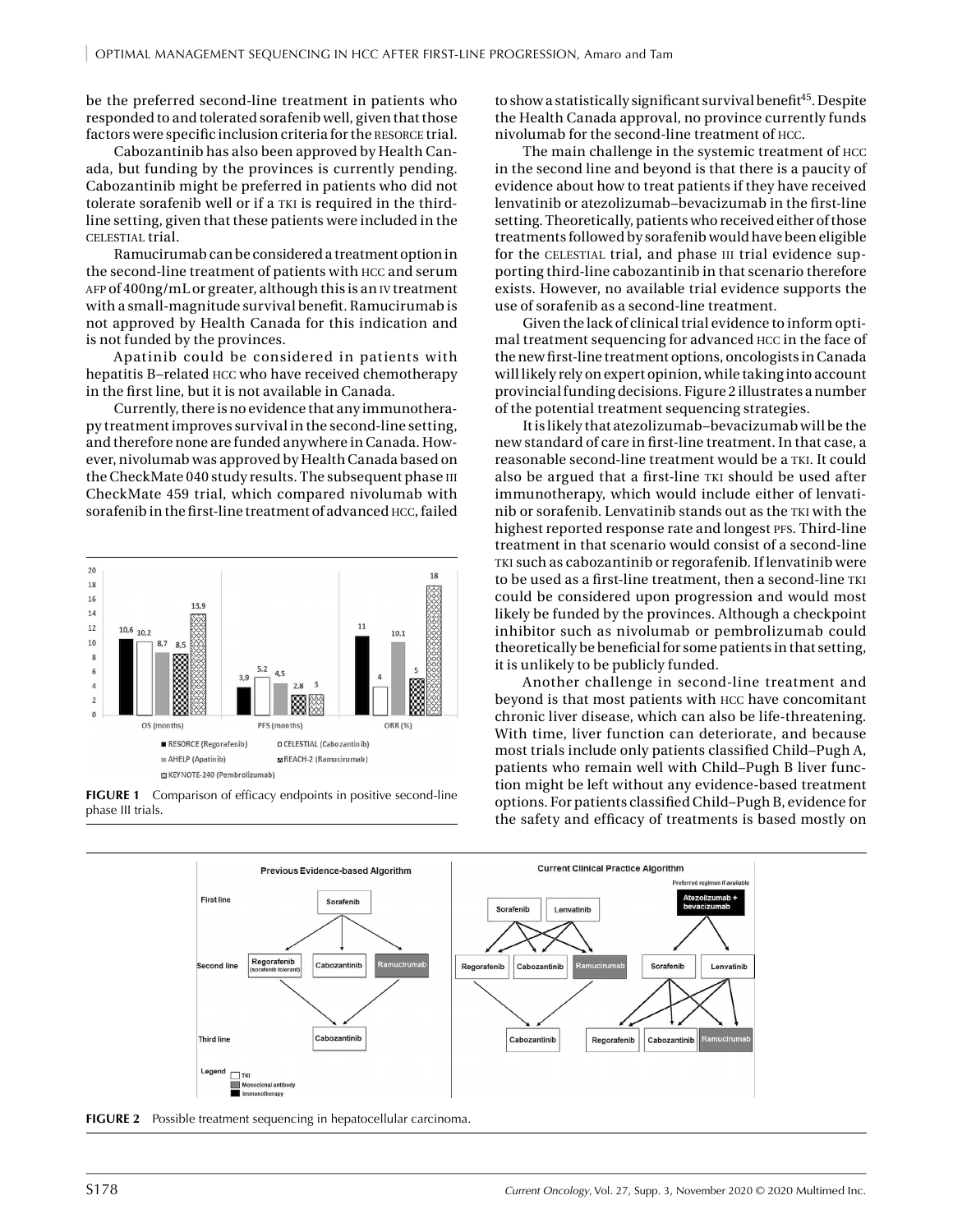observational and retrospective studies. In a recent Canadian study, for example, only 13.1% of real-world patients would have been eligible for the resorce, celestial, and reach-2 trials after progression on sorafenib. If patients with Child–Pugh B7 liver function and an Eastern Cooperative Oncology Group performance status of 2 could have been included, the number of patients eligible for those second-line treatment trials would increase to 31.7%<sup>46</sup>. Using performance status, given its subjectivity, to strictly enforce public funding for hcc treatments is difficult. However, it is anticipated that well patients with Child–Pugh B liver function will continue to be denied publicly funded second-line systemic treatment in Canada because of their exclusion from the positive phase III clinical trials.

Systemic treatment of hcc is evolving rapidly, and determining the optimal sequencing strategy for second-line and beyond is challenging now that first-line sorafenib is no longer a standard. In the future, results from additional clinical trials and real-world studies will hopefully have helped to inform treatment sequencing decisions in hcc.

Despite the challenges, it is exciting to see that there are now many systemic treatment options to help significantly prolong survival for patients with incurable hcc.

#### **CONFLICT OF INTEREST DISCLOSURES**

We have read and understood *Current Oncology'*s policy on disclosing conflicts of interest, and we declare the following interests: VCT has received honoraria for work on advisory boards for Bristol Myers Squibb, Eisai, Ipsen, and Roche, and research funding to his institution from Bayer, Eisai, and Ipsen. CPA has no conflicts to disclose.

#### **AUTHOR AFFILIATIONS**

\*Tom Baker Cancer Centre, University of Calgary, Calgary, AB.

#### **REFERENCES**

- 1. Ferlay J, Colombet M, Soerjomataram I, *et al.* Estimating the global cancer incidence and mortality in 2018: globocan sources and methods. *Int J Cancer* 2019;144:1941–53.
- 2. Brenner DR, Weir HK, Demers AA, *et al.* Projected estimates of cancer in Canada in 2020. *CMAJ* 2020;192:E199–205.
- 3. Singal AG, El-Serag HB. Hepatocellular carcinoma from epidemiology to prevention: translating knowledge into practice. *Clin Gastroenterol Hepatol* 2015;13:2140–51.
- 4. Gomes MA, Priolli DG, Tralhão JG, Botelho MF. Hepatocellular carcinoma: epidemiology, biology, diagnosis, and therapies. *Rev Assoc Med Bras (1992)* 2013;59:514–24.
- 5. Llovet JM, Ricci S, Mazzaferro V, *et al.* on behalf of the sharp Investigators Study Group. Sorafenib in advanced hepatocellular carcinoma. *N Engl J Med* 2008;359:378–90.
- 6. Cheng AL, Kang YK, Chen Z, *et al.* Efficacy and safety of sorafenib in patients in the Asia–Pacific region with advanced hepatocellular carcinoma: a phase III randomised, double-blind, placebo-controlled trial. *Lancet Oncol* 2009; 10:25–34.
- 7. Abou-Alfa GK, Niedzwieski D, Knox JJ, *et al.* Phase iii randomized study of sorafenib plus doxorubicin versus sorafenib in patients with advanced hepatocellular carcinoma (hcc): calgb 80802 (Alliance) [abstract 192]. *J Clin Oncol* 2016;34:. [Available online at: [https://ascopubs.org/doi/abs/10.1200/](https://ascopubs.org/doi/abs/10.1200/jco.2016.34.4_suppl.192) [jco.2016.34.4\\_suppl.192](https://ascopubs.org/doi/abs/10.1200/jco.2016.34.4_suppl.192); cited 14 October 2020]
- 8. Cheng AL, Kang YK, Lin DY, *et al.* Sunitinib versus sorafenib in advanced hepatocellular cancer: results of a randomized phase iii trial. *J Clin Oncol* 2013;31:4067–75.
- 9. Johnson PJ, Qin S, Park JW, *et al.* Brivanib versus sorafenib as first-line therapy in patients with unresectable, advanced hepatocellular carcinoma: results from the randomized phase iii brisk-fl study. *J Clin Oncol* 2013;31:3517–24.
- 10. Siegel AB, Cohen EI, Ocean A, *et al.* Phase ii trial evaluating the clinical and biologic effects of bevacizumab in unresectable hepatocellular carcinoma. *J Clin Oncol* 2008;26:2992–8.
- 11. Zhu AX, Rosmorduc O, Jeffery Evans TR, *et al.* search: a phase III, randomized, double-blind, placebo-controlled trial of sorafenib plus erlotinib in patients with advanced hepatocellular carcinoma. *J Clin Oncol* 2015;33:559–66.
- 12. Kudo M, Finn RS, Qin S, *et al.* Lenvatinib versus sorafenib in first-line treatment of patients with unresectable hepatocellular carcinoma: a randomised phase 3 non-inferiority trial. *Lancet* 2018;391:1163–73.
- 13. Finn RS, Qin S, Ikeda M, *et al.* Atezolizumab plus bevacizumab in unresectable hepatocellular carcinoma. *N Engl J Med* 2020;382:1894–905.
- 14. Paul MK, Mukhopadhyay AK. Tyrosine kinase—role and significance in cancer. *Int J Med Sci* 2004;1:101–15.
- 15. Ito Y, Sasaki Y, Horimoto M, *et al.* Activation of mitogenactivated protein kinases/extracellular signal-regulated kinases in human hepatocellular carcinoma. *Hepatology* 1998; 27:951–8.
- 16. Villanueva A, Newell P, Chiang DY, Friedman SL, Josep M, Llovet JM. Genomics and signaling pathways in hepatocellular carcinoma. *Semin Liver Dis* 2007;27:55–76.
- 17. Calvisi DF, Ladu S, Gorden A, *et al.* Ubiquitous activation of Ras and jak/stat pathways in human hcc. *Gastroenterology* 2006;130:1117–28.
- 18. Semela D, Dufour JF. Angiogenesis and hepatocellular carcinoma. *J Hepatol* 2004;41:864–80.
- 19. Bruix J, Tak WY, Gasbarrini A, et al. Regorafenib as second-line therapy for intermediate or advanced hepatocellular carcinoma: multicentre, open-label, phase ii safety study. *Eur J Cancer* 2013;49:3412–19.
- 20. Bruix J, Qin S, Merle P, *et al.* Regorafenib for patients with hepatocellular carcinoma who progressed on sorafenib treatment (resorce): a randomised, double-blind, placebocontrolled, phase 3 trial. *Lancet* 2017;389:56–66.
- 21. Bekaii-Saab TS, Ou FS, Ahn DH, *et al.* Regorafenib doseoptimisation in patients with refractory metastatic colorectal cancer (ReDOS): a randomised, multicentre, open-label, phase 2 study. *Lancet Oncol* 2019;20:1070–82.
- 22. Finn RS, Merle P, Granito A, *et al.* Outcomes of sequential treatment with sorafenib followed by regorafenib for hcc: additional analyses from the phase iii resorce trial. *J Hepatol* 2018;69:353–8.
- 23. Rimassa L, Assenat E, Peck-Radosavljevic M, *et al.* Tivantinib for second-line treatment of MET-high, advanced hepatocellular carcinoma (METIV-HCC): a final analysis of a phase 3, randomised, placebo-controlled study. *Lancet Oncol* 2018;19:682–93.
- 24. Firtina Karagonlar Z, Koc D, Iscan E, Erdal E, Atabey N. Elevated hepatocyte growth factor expression as an autocrine c-Met activation mechanism in acquired resistance to sorafenib in hepatocellular carcinoma cells. *Cancer Sci* 2016;107:407–16.
- 25. Xiang Q, Chen W, Ren M, *et al.* Cabozantinib suppresses tumor growth and metastasis in hepatocellular carcinoma by a dual blockade of vegfr2 and Met. *Clin Cancer Res* 2014;20:2959–70.
- 26. Abou-Alfa GK, Meyer T, Cheng AL, *et al.* Cabozantinib in patients with advanced and progressing hepatocellular carcinoma. *N Engl J Med* 2018;379:54–63.
- 27. Li J, Qin S, Xu J, *et al.* Randomized, double-blind, placebocontrolled phase III trial of apatinib in patients with chemotherapy-refractory advanced or metastatic